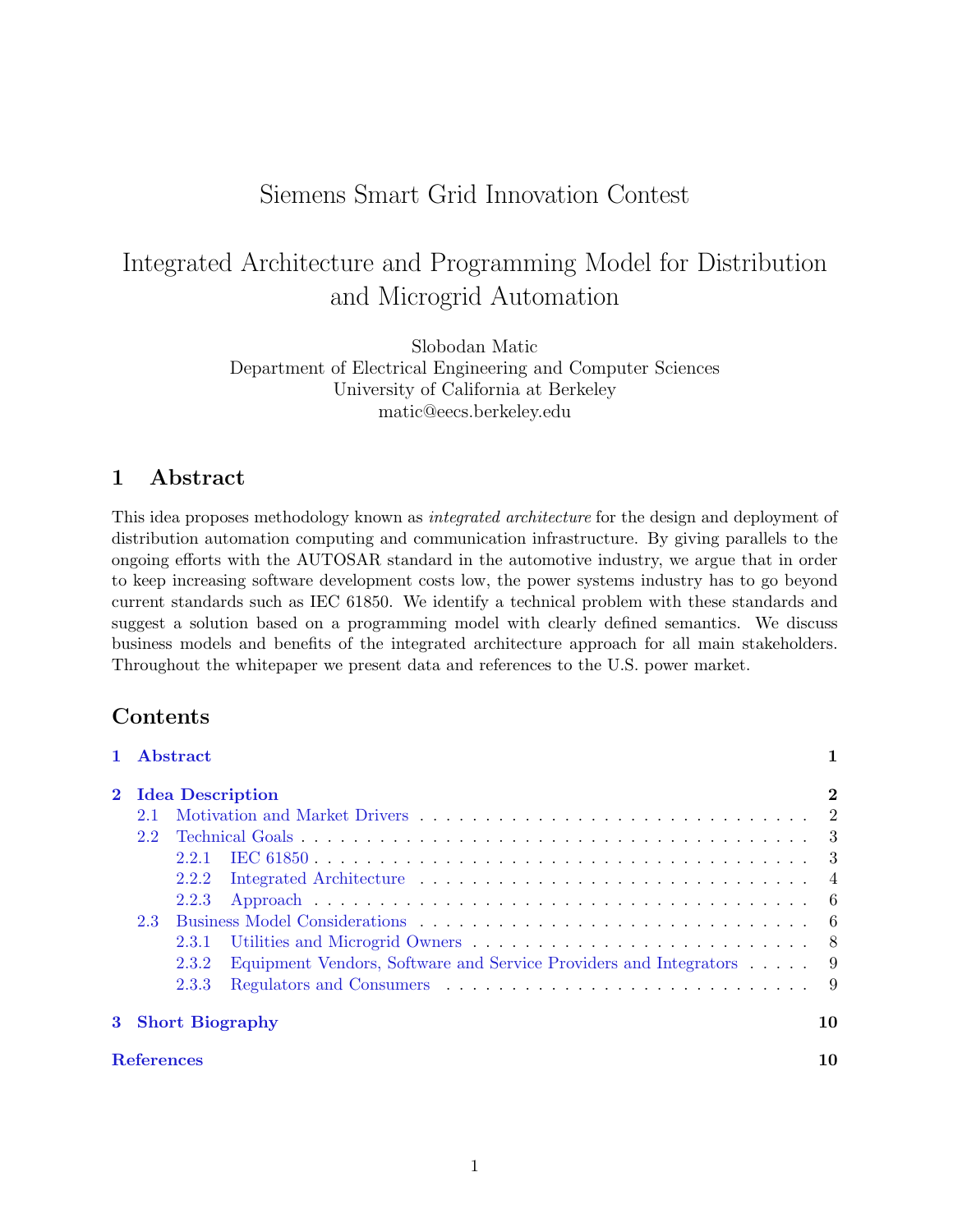### <span id="page-1-0"></span>2 Idea Description

#### <span id="page-1-1"></span>2.1 Motivation and Market Drivers

The evolution of the Smart Grid parallels what was previously seen in the automotive industry, where a significant milestone was the transition from a carburetor to an engine control unit. Once that change was made, other processing units were being added to the point where nowadays there are vehicles with more than a hundred units. Similarly, the transformation of mechanical to digital meters on the power grid is presently being followed by control innovations such as reclosers, sectionalizers and substation automation.

According to [\[7\]](#page-10-0) only about 10% of utility operated substations in North America have been fully automated and integrated by the year end 2010. The North American spending for distribution automation will increase from the current \$500 million to \$10 billion in 2014 and the world investments are predicted to total \$46 billion over the next five years [\[28\]](#page-11-0). As stated in its recent deployment plan [\[8\]](#page-10-1), the northern California utility Pacific Gas & Electric plans to spend until 2020 up to \$1.25 billion on all its smart grid projects. A fairly large portion, \$850 million, will be for distribution and substation automation, wide-area management systems and other system upgrades.

The newly *added functionality* increases system complexity and introduces new sources of uncertainty. Utilities and equipment suppliers are challenged to improve system reliability and restoration potential. For instance, in its recent project Sacramento Municipal Utility District put forward 25% reduction in SAIDI reliability indicator [\[10\]](#page-10-2). In addition, as the grid evolves, hardware components will be upgraded as warranted, based on load growth and criticality to customers. Software updates will also be needed to maintain operation or to adjust algorithms without infrastructure improvements.

Microgrids are being proposed to achieve specific community-established goals, such as carbon emission reduction, diversification and integration of renewable energy sources, as well as local power reliability. Analysts estimate 2011 world microgrid revenues at \$200 million, with potential for the market to grow up to \$3 billion by 2016 [\[29\]](#page-11-1). As envisioned in [\[16\]](#page-10-3) microgrids will provide communities the control over their own energy consumption, rather than having it imposed upon them by a sole supplier. Thus, the consumers will be able to choose the quantity and quality of power that meets their needs. To achieve the higher energy efficiency and reliability potential of the microgrid concept, the communities will have to address the challenges of *component integration* and distributed nature of microgrid generation and storage.

The data from the automotive industry including  $[15]$ , points that already by 2010, 40% of the costs of a vehicle is driven by electronics and software. About 60% of all development costs for a car electronic control unit is related to software only. In addition, while the number of processors is expected to average in the range of 60-70, the growth rate of software functions is 300%. Finally, around 90% of innovation is electronics-related, whereof 80% in the area of software. This increase of software use in vehicles is explained by several market requirements, including consumer personalization, car maker brand differentiation, safe-driving legislation, and connectivity to external devices and services. The similar data for power industry is hard to find, but we believe that most of these software-enabled functions will find their place in the smart grid ecosystem and some of them in the distribution and microgrid automation.

The requirements mentioned above, i.e., functional complexity, reliability, extensibility and integration, call for advanced design methodologies for the underlying communication and computation architecture. Several system-of-systems architecture patterns have been suggested for the overall grid IT architecture. These are mostly based on widely adopted standards, common services and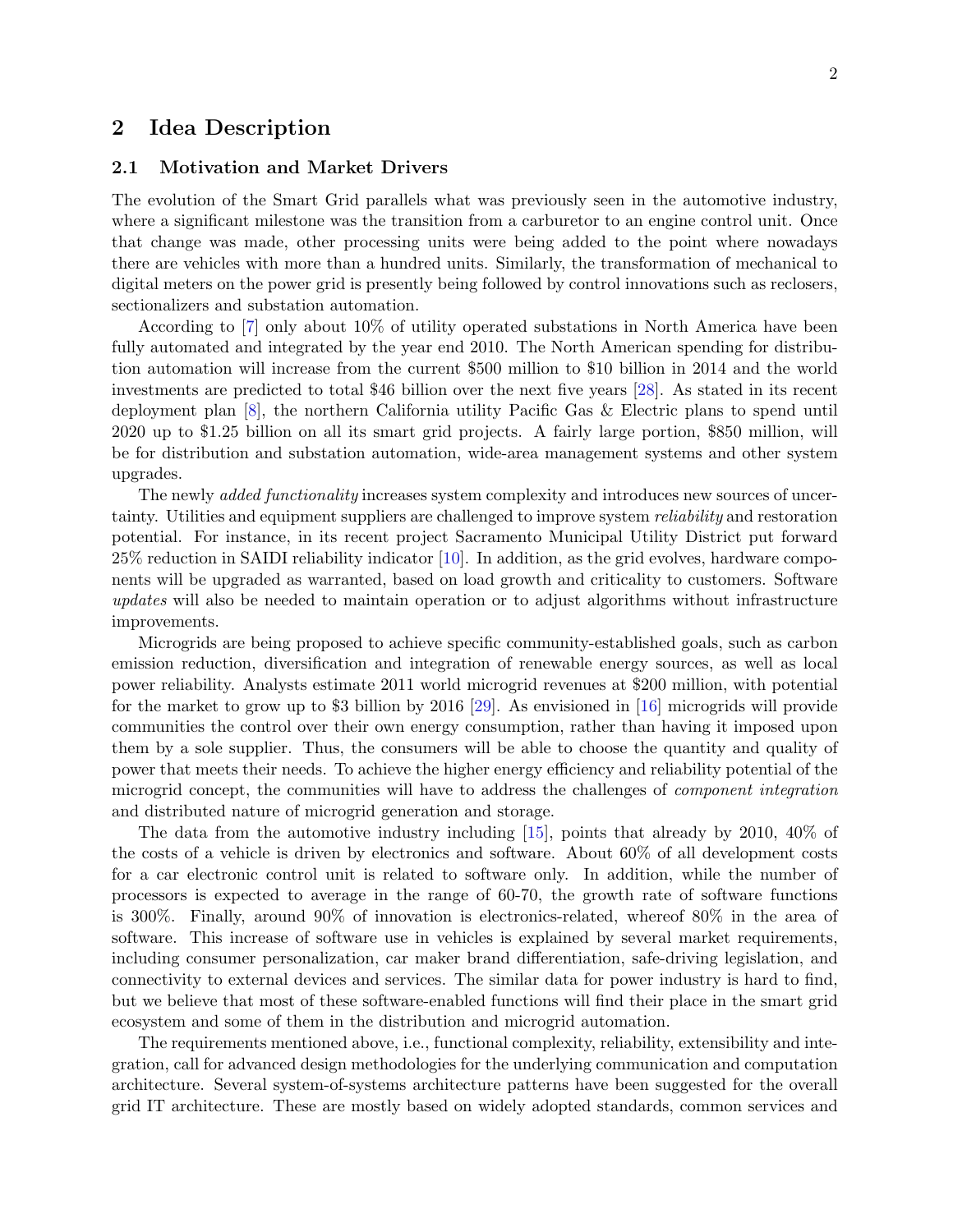

<span id="page-2-2"></span>Figure 1: [L] Substation protection process. [C] Protection functions mapped on a single physical device. [R] Differential protection process.

We propose principles of the integrated architecture together with a suitable programming model for the design and deployment of microgrid and distribution automation. loosely coupled systems [\[18\]](#page-10-5). In this idea we focus on low-level software layers of the architecture.

#### <span id="page-2-0"></span>2.2 Technical Goals

#### <span id="page-2-1"></span>2.2.1 IEC 61850

Consider substation communications standard IEC 61850 [\[21\]](#page-11-2) that is increasingly being used by utilities [\[7\]](#page-10-0). The standard prescribes how power system devices should organize data and specifies principles of data transmission protocols. Two different communication layers are defined, the process bus and the station bus. The process bus carries input and output signals among sensors (e.g. transformers), control devices and actuators (e.g. breakers) that are all located within a substation. The station bus represents a slower local-area network communication between the control devices, potentially located in different substations. The process bus concept proposes digitizing transformer outputs directly at the sources and communicating the data to the substation protection and control devices. Among the benefits of this technology are reduction of copper cable costs and elimination of some safety related problems, e.g. open current circuit condition [\[35\]](#page-12-0).

However, the straightforward implementation of a process bus solution requires the introduction of multiple computing components where previously only a single multifunction relay was used. As shown in Fig. [1\[](#page-2-2)L], such an implementation could consist of the following hardware components at each protection point: sensor merging unit, relay, breaker controller, network switch, and time (synchronization) source. As explained in [\[31\]](#page-11-3), this solution suffers from a decrease in reliability with each introduced dedicated component. A better approach would be to identify groups of interdependent functions and, if physically possible, map each group on a separate hardware component (Fig. [1\[](#page-2-2)C]).

To address these issues, the standard section IEC 61850-5 [\[6\]](#page-10-6) first introduces notions of physical devices, logical nodes and logical connections. All system functions are decomposed into logical nodes that may reside in one or more physical devices. The logical nodes are linked by logical connections, which are also eventually mapped to physical network connections. The standard further defines about 100 distinct nodes in groups such as protection, control and security. Some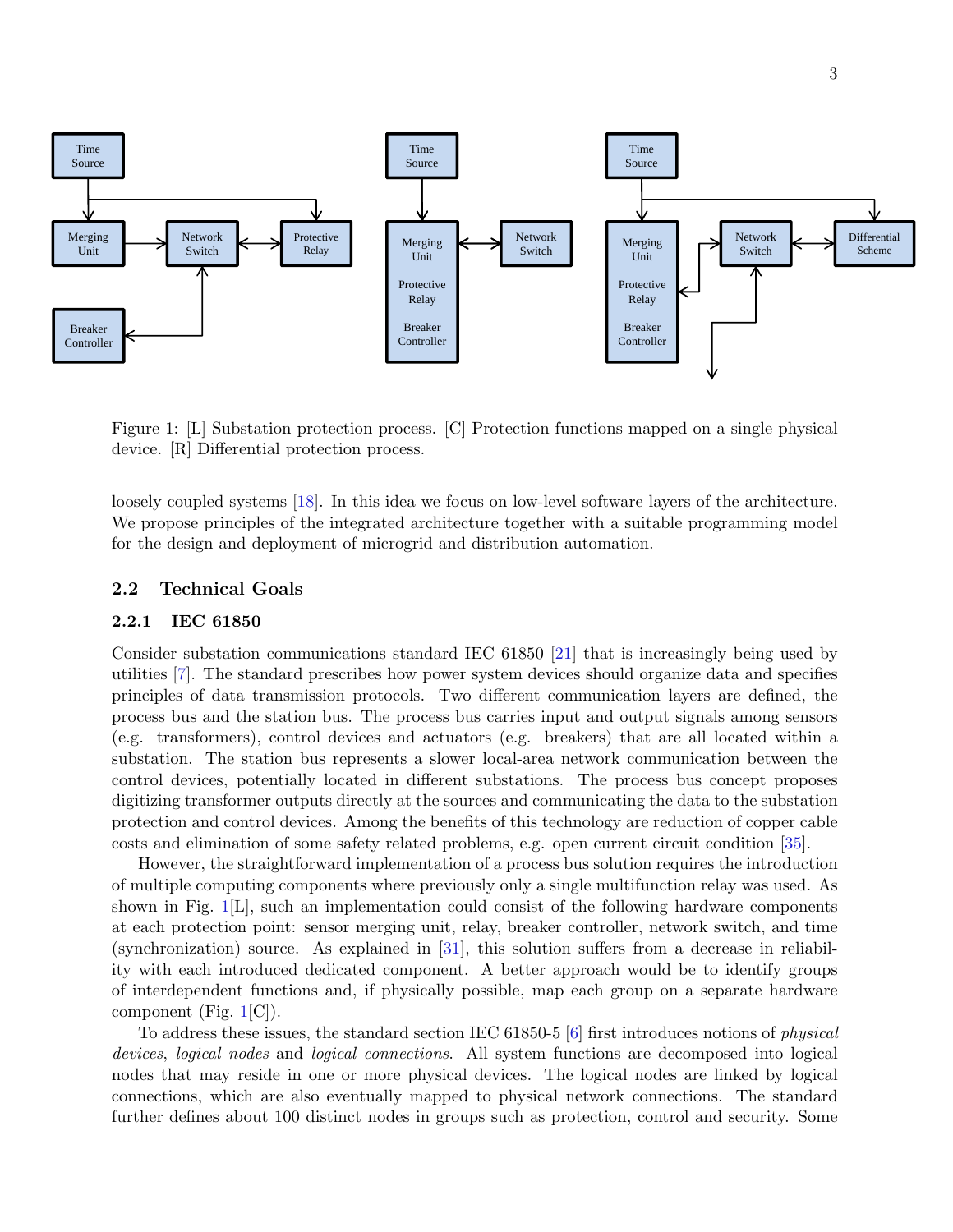applications such as differential protection schemes require separate physical devices (Fig.  $1\vert R \vert$ ), but in many cases multiple logical nodes can be mapped into a single physical device.

Data object models for microgrids and distributed energy resources are addressed in the section IEC 61850-7-420 of the same standard [\[5,](#page-9-1) [24\]](#page-11-4). A typical microgrid architecture is presented in [\[17\]](#page-10-7) and consists of master and slave controllers. The master controller coordinates the set points for the individual generation, storage and load microgrid devices and provides the interface to the external electricity supply grid. For instance, as described on a setup in [\[30\]](#page-11-5), active power control function is decomposed into a set of logical nodes distributed over controllers including nodes such as inverter, rectifier, switch controller, DC measurements, AC measurements and circuit breaker. In another solution, the Consortium for Electric Reliability Technology Solutions proposed a peer-to-peer concept for microgrids [\[20\]](#page-11-6). In a peer-to-peer solution there are no master and slave controllers or a central storage unit, and the microgrid can operate with a loss of a single component. However, function partitioning and integration issues occur in any microgrid distributed deployment.

#### <span id="page-3-0"></span>2.2.2 Integrated Architecture

The integrated architecture has been introduced in avionics [\[36,](#page-12-1) [27\]](#page-11-7) as Integrated Modular Avionics and has recently made inroads in other sectors such as automotive. As opposed to the traditional distributed architecture (also called the federated architecture), where each function has its own independent computing resource, the integrated architecture consists of a network of standardized computing modules each capable of supporting multiple functions at different criticality levels. According to the integrated architecture principles, the applications are updated or moved from one computing module to another without loss of functional and time correctness, possibly even through a dynamic reconfiguration. This is achieved with common interfaces to hardware and network resources and through protection mechanisms that enable functional and time encapsulation.

In the automotive industry, the AUTOSAR (AUTomotive Open System ARchitecture) partnership among equipment manufacturers and software suppliers was recently created as a move towards integrated architectures [\[34\]](#page-12-2). Whereas in avionics the rationale behind the integrated architecture is to reduce the number (and weight) of control units, in the automotive industry it is rather to decouple an exceptionally high growth rate of software functions from the growth rate of control units. A significant AUTOSAR goal is the definition of a standard for software components that can execute independently from their placement on the set of distributed electronic control units. As such, the standard has so far been developed focusing on portability and reusability of components. During the design phase AUTOSAR components are logically connected over the virtual function bus, which is implemented through a very complex run-time layer that provides location independence.

Nevertheless, in safety- and time-critical systems, location independence is not the only concern. Instead, the control of the *system-level behavior* that emerges from the cooperation of components becomes a priority. In AUTOSAR, the activation and synchronization semantics among components is specified using run-time layer events that are local to each electronic control unit (ECU) [\[9\]](#page-10-8). This makes difficult the realization of a system-level semantics, as well as any system-level simulation and verification. Thus, AUTOSAR tools are currently used in conjunction with other tools, which leads to various problems with heterogeneous modeling and design. Another issue is that AUTOSAR still lacks a *well-defined concept of time*, which is necessary for any formal reasoning about system behavior. As a consequence, its event model does not allow the definition of synchronization among timed events [\[9\]](#page-10-8). The time model is indeed briefly addressed in Section 5 of Virtual Function Bus Specification (version 3.1.) [\[34\]](#page-12-2), but it is not yet part of the standard.

Looking more closely at the power systems IEC 61850 and automotive AUTOSAR standards,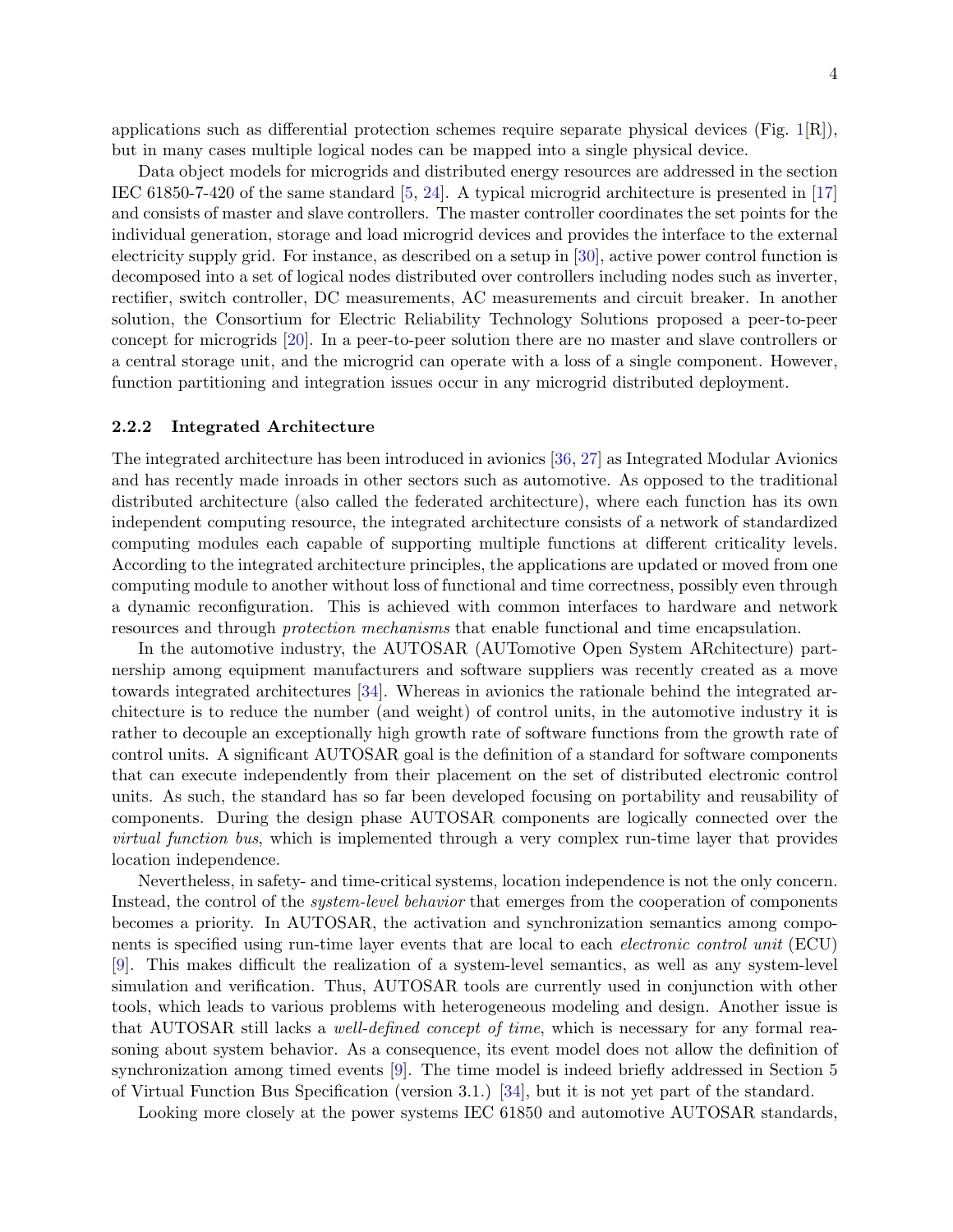

<span id="page-4-0"></span>Figure 2: Integration of software components with spatial and temporal partitioning

are analogs of AUTOSAR software component (also called runnable), virtual function bus, and<br>ECU respectively. Even device configuration files written in XML-based substation configuration certain parallels can be drawn between the intended design of distributed applications in two industries. For instance, IEC 61850 logical node, logical connection and physical device concepts are analogs of AUTOSAR software component (also called runnable), virtual function bus, and language of IEC 61850 look similar in function and scope to ECU description files of AUTOSAR. However, IEC 61850 is a standard created primarily to facilitate communications between power devices in electric substations. As such, not enough attention is given to applications developed by different vendors and with different criticality levels that have to execute on the same hardware. To tackle this, we propose the protection mechanisms of the integrated architecture. These mechanisms partition the system into execution spaces and prevent unintended interference of applications. They are especially needed if the safety-critical and non safety-critical applications coexist. Fig. [2](#page-4-0) gives an example of software component integration on a single processing device with thick line denoting partition boundaries.

Moreover, considering the current AUTOSAR status, if a more formal programming model for the software components is not adopted we foresee similar integration issues with IEC 61850. Namely, we predict problems with the control of system-level behavior and verification of properties related to timing constraints. Note that timing constraints in some substation or microgrid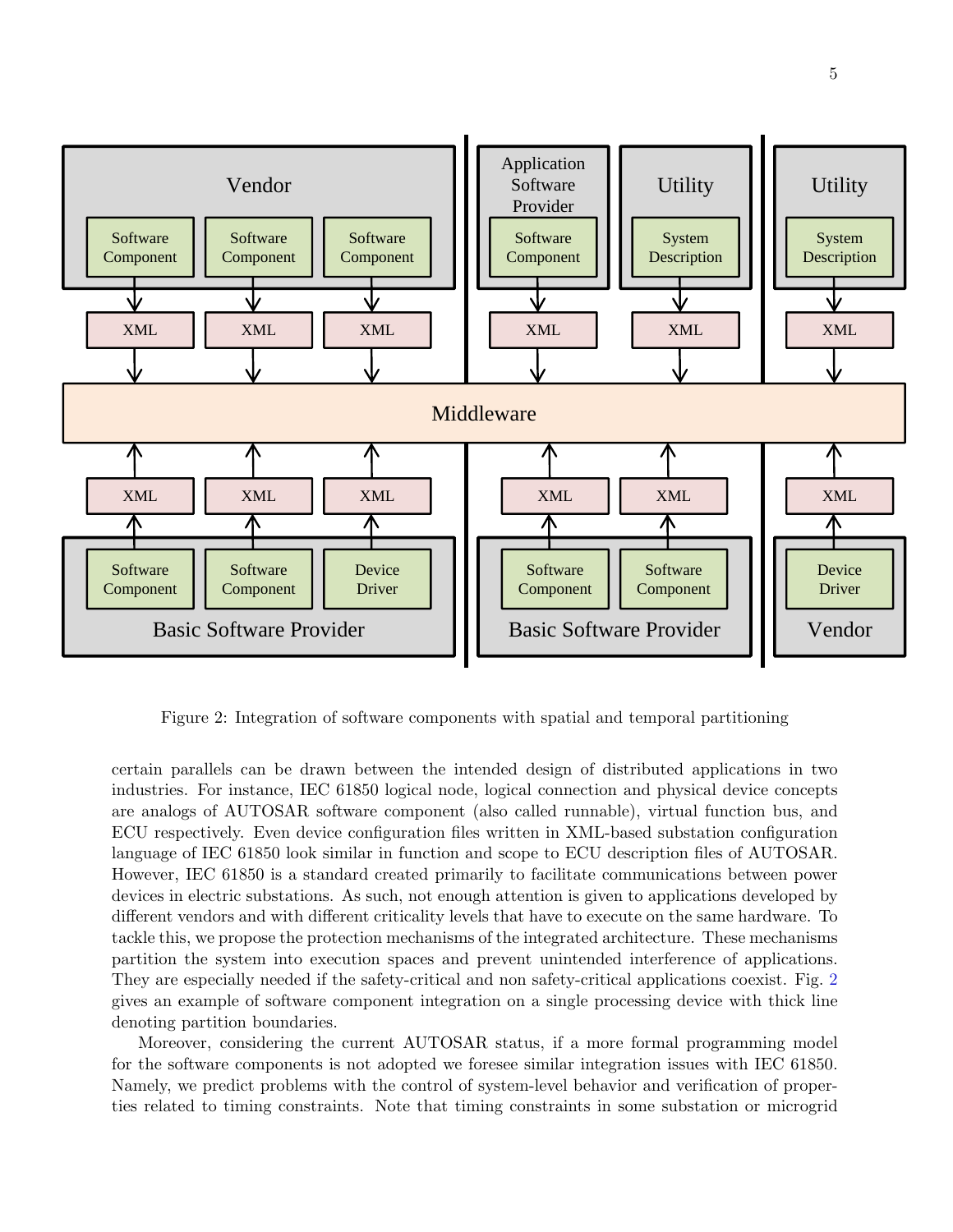automation applications can be severe. Although IEC 61850 defines the highest rate of 256 samples per power system cycle for power quality applications, some resampling algorithms require a rate of up to 1000 samples per cycle  $(10\mu s$  order). In addition, network messages with critical triggers often require transmission times below 3ms, whereas time synchronization accuracy requirements can be as small as  $1\mu$ s.

#### <span id="page-5-0"></span>2.2.3 Approach

In this subsection we sketch a potential approach for introducing timing semantics into the design and deployment of distributed applications. The author is directly involved in a project to which we refer an interested reader for more details.

Most real-time software is structured as tasks with periods or deadlines. In [\[37\]](#page-12-3) we proposed an alternative programming model called PTIDES (Programming Temporally Integrated Distributed Embedded Systems). This programming model leverages network time synchronization [\[13\]](#page-10-9) to provide a coherent global temporal semantics in distributed systems. PTIDES is an extension to the Ptolemy II simulation environment [\[14\]](#page-10-10). It is based on the semantics of discrete-event (DE) systems [\[3,](#page-9-2) [4\]](#page-9-3), which provides a model of time and concurrency. PTIDES actors are concurrent components that exchange time-stamped events via input and output ports. The event time stamps are a formal part of the model referred to as model time. Model time may or may not bear any relationship to time in the physical world, i.e., real time. In typical DE semantics, each actor processes input events in time-stamp order but without constraints on the real time at which events are processed. PTIDES extends DE by establishing the correspondence between model time and real time at sensors, actuators, and network interfaces.

In [\[38\]](#page-12-4) we give an execution strategy for PTIDES deployments and introduce feasibility analysis. The PTIDES design flow is presented in [\[12,](#page-10-11) [11\]](#page-10-12) using power plant emergency detection and power supply shutdown as application examples. Figure [3](#page-6-0) shows the high level model of the power plant emergency detection application. In [\[22\]](#page-11-8) we evaluate a PTIDES deployment on a synchrophasor based application. Synchrophasor measurement units sample voltages and currents at diverse locations on a power grid and output accurately time-stamped measurements together with phasor angles. The evaluation in [\[22\]](#page-11-8) is based on experiments on a system of distributed time-synchronized micro-controllers and an emulation of portions of the electric power grid based on conventional hardware-in-the-loop instrumentation. We believe that the PTIDES design environment can serve as a semantic basis for an integrated architecture for smart grid applications.

#### <span id="page-5-1"></span>2.3 Business Model Considerations

The integrated architecture is a solution to increased software-related costs and quality problems. The cost is commonly attributed to two factors: high software development expenditures and elimination of software errors during maintainance. The lack of software reuse that is common in the traditional architectures implies both that similar applications are developed more than once and that each is tested insufficiently to guarantee quality. On the other hand, an industry pool gathered around an integrated architecture cooperates on a software standard, but competes on implementations. The hardware and low-level software components are seen as commodities, and the focus is on the development of innovative and competitive applications. Thus, a general benefit of the integrated architecture for all players is increased reuse of software (especially low-level). This reduces development costs and the amount of errors, which, in turn, results in fewer softwarerelated recalls. In addition, transparent and clearly defined interfaces enable outsourcing and other new business models.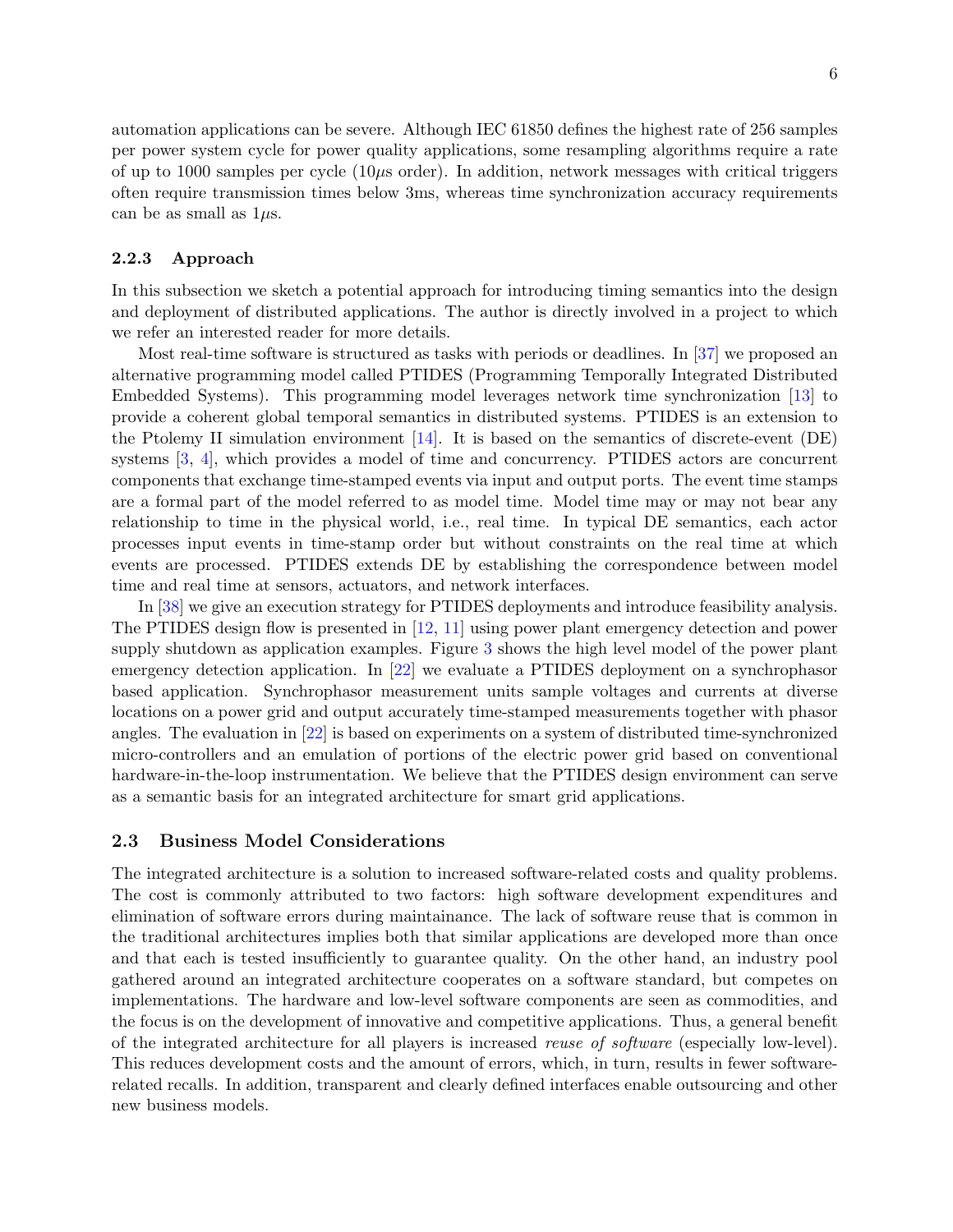

<span id="page-6-0"></span>Figure 3: Model of a small power plant. This model can be opened, run, and even modified by clicking on the figure above (if you are reading this on a computer), or by going to [http:](http://ptolemy.org/PowerPlant) [//ptolemy.org/PowerPlant](http://ptolemy.org/PowerPlant) on a Java-capable machine.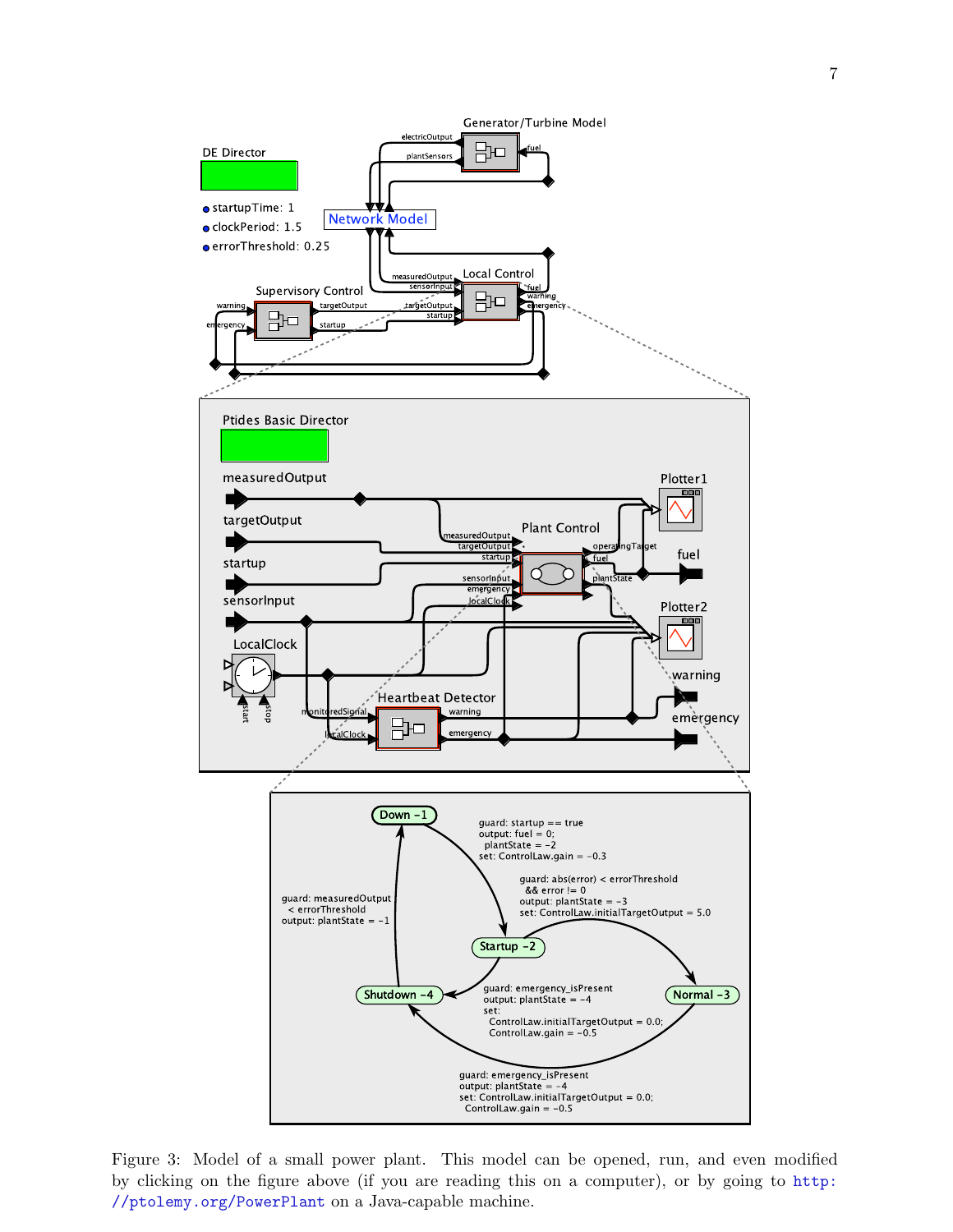In the automotive industry, an AUTOSAR partnership includes collaboration between a car maker (e.g. BMW), a tier-1 company (e.g. Continental AG), software providers (e.g. NavNGo), tool developers (e.g. dSPACE) and hardware providers (e.g. STMicroelectronics). A typical AUTOSAR business model would have the tier-1 as the integrator of ECUs. The tier-1 would purchase a micro-controller from a hardware provider, design low-level software components and merge them with hardware and often some middleware. On the other hand, for many applications the car maker serves as application software integrator after purchasing them from a software provider(s). There are cases where the car maker serves as a full application software integrator, but no cases where car maker is the hardware or low-level software integrator. Final software integration and ECU delivery are typically done by the tier-1 company, whereas vehicle assembly by the car maker.

In the power systems industry, utilities and vendors correspond to car makers and tier-1 companies respectively. However, the collaborations in this sector presently tend to have fewer parties. This is typically carried out in the federated architecture style, i.e., for a given controller unit project, the utility collaborates with a given vendor on the complete controller unit implementation. Very often, this looks like a classical black-box business model, with no transfer of intellectual property between vendor and utility. For instance, in a recent utility-scale wind farm project, the energy company First Wind used as storage the dynamic power resource technology developed by Xtreme Power [\[25\]](#page-11-9). This storage company, in turn, used services of a software contractor (Jennings Embedded Services), who based its implementation entirely on tools and hardware from National Instruments. As the smart grid market develops, we expect these linear partnerships to be replaced with truly integrated collaborations. A potential cooperation diagram is shown in Fig. [2.](#page-4-0)

The rest of the section addresses potential business cases and benefits of the integrated architecture for all main stakeholders, including utilities, vendors, regulators and consumers.

#### <span id="page-7-0"></span>2.3.1 Utilities and Microgrid Owners

The integrated architecture enables application partitioning and correct distribution over processing units. As explained in Sec. [2.2.1,](#page-2-1) this can increase reliability of power equipment and subsystems. In principle, this would result in less frequent repairs, faster response to outages, and thus, better customer service. However, as discussed at length in [\[1\]](#page-9-4), utilities find difficult to come with viable business cases for distribution automation reliability. This is so because the costs of required advanced switching and communication technologies still exceed the costs utilities would avoid with the reliability upgrades. This is even despite the fact that such upgrades do not require consumer education or behavior change.

In the U.S., most utilities have yet to standardize on the IEC 61850 standard. Paper [\[19\]](#page-11-10) notes how up to this time the standard has been more popular elsewhere in the world. This is explained by differences in substation acquisition and maintenance policies. The North American utilities tend to keep control over the maintenance of their facilities. Thus, the savings in substation wiring and configuration are offset by the costs such as maintenance personnel training. In addition, the North American utilities prefer to have facility equipment supplied by multiple vendors. As it becomes necessary for the multi-vendor equipment to communicate with each other, the demand for using IEC 61850 will increase. Now, when even the software components supplied by different vendors become interdependent in order to achieve complex functions on the same unit, the need for the integrated architecture methods will be more obvious. For instance, a utility can decide to buy outage management software from one supplier, but supervisory control and data acquisition software from another. The approach also allows *upgrading* or adding more functions without new grid infrastructure costs.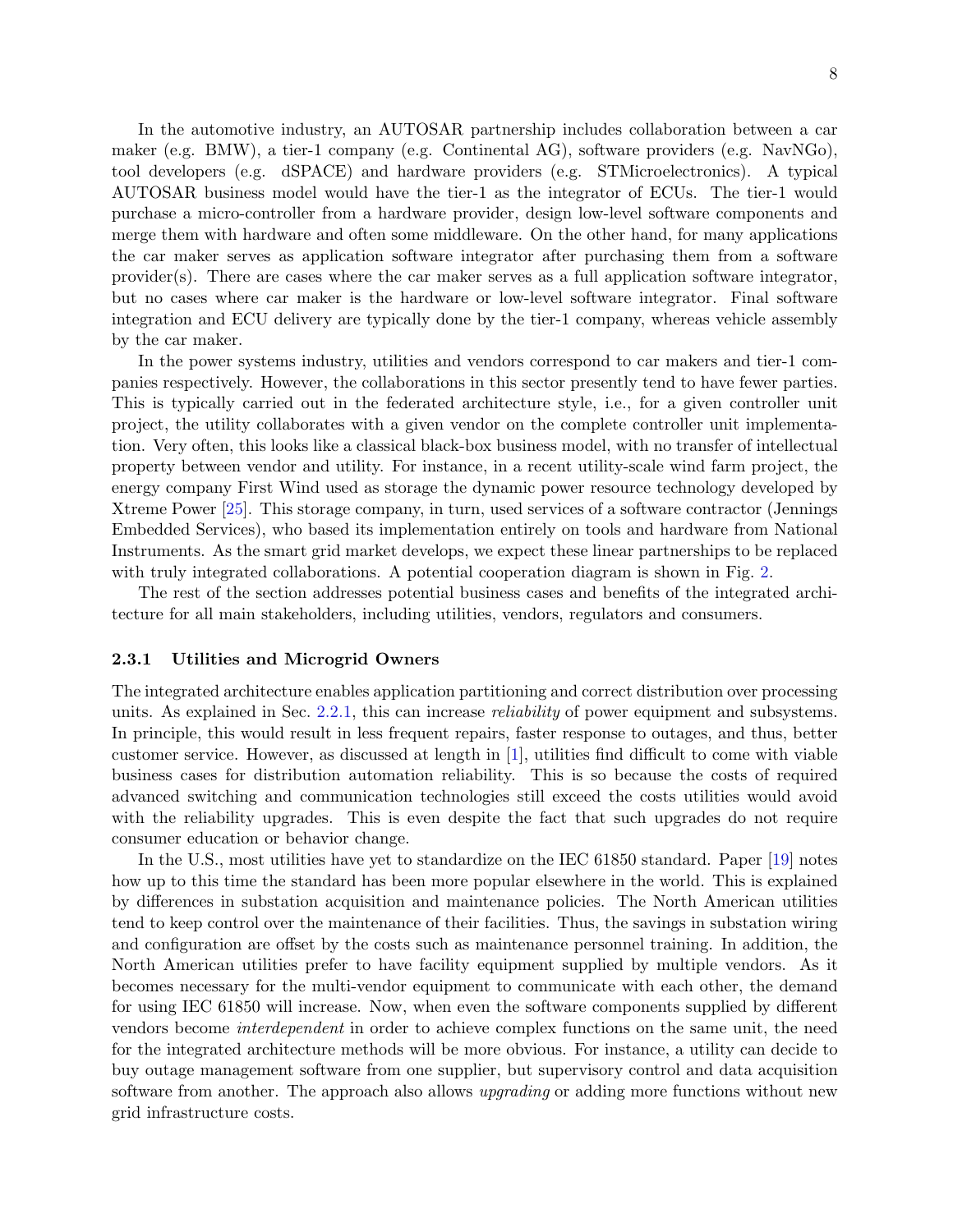In addition, utilities can also work with vendors to integrate applications and services creating their unique brand value. Therefore, as we are already seeing with consumer electronics manufacturers and car makers, utilities will be relying more and more on software to differentiate their services. This becomes especially relevant in the deregulated supply system, where generation and distribution are separated, and consumers are free to purchase from any suppliers on the grid.

#### <span id="page-8-0"></span>2.3.2 Equipment Vendors, Software and Service Providers and Integrators

In the integrated approach, an equipment vendor would most likely serve as a system integrator. It would develop a platform of hardware and software components and then work closely with the utility to integrate the utility's value-added intellectual property on top of such a platform. The vendor would typically have complete control over the cooperation, communication and synchronization among subsystems and functions, which would enable architecture optimization and better control over the system-level behavior. However, to some degree it would be replaced by pure software providers. To counter this effect, it must acquire high levels of expertise in both software design and integration. We have already seen this trend with recent acquisitions by GE (Opal Software) and Schneider (Televent).

Beside the already discussed benefits such as the reduction of software development time and cost, the vendor can share its software modules with other vendors, or reuse and sell non-competitive modules to multiple utilities. A part of business can come from *tool development*, e.g. automatic code generators from component interfaces or application behavior models. Since the entire exchange between different parties is based upon specifications, the vendor can also serve as a conformance agency that would be verifying whether software implementations meet required specifications. Finally, it can provide services. For instance, although the above mentioned company Xtreme Power sells its dynamic power resources as systems which include software and controls, the similar storage systems are sold as services.

The integrated architecture puts higher demand on license issues and agreements. No single utility or vendor will be influential enough to attract application developers to their proprietary solution. Therefore, *open source software* is a plausible option for vendors because it provides greater flexibility and opportunities for innovation. Such an open source platform should be using technologies that developers are familiar with and have direct access to. In the automotive industry, we have recently seen this materialize with the formation of Genivi consortium [\[33\]](#page-12-5). Namely, led by a car maker (BMW), a tier-1 company (Magneti Marelli), an operating system provider (Wind River) and a silicon vendor (Intel), a Linux-based platform for in-vehicle infotainment software was put forward. In the smart grid arena, a communications platform and applications environment was announced for late 2011 by the SmartSynch company [\[32\]](#page-12-6). This environment will be based on the popular Brew programming kit for smart phones and cellular networks. It will come with an application store, where software providers and utilities will trade applications. The demand response and mobile workforce management are examples of expected applications. It remains to be seen whether this platform is broad enough and whether it can be used for other types of applications.

#### <span id="page-8-1"></span>2.3.3 Regulators and Consumers

In the U.S., different states are at different stages of electric utility deregulation [\[26\]](#page-11-11). Utility deregulation is one reason for the increased interest in distributed energy resources. Thus, retail competition often gives rise to grid modernization. On the other hand, modernization can also make it easier for regulators to approve retail competition. In particular, in order to meet policy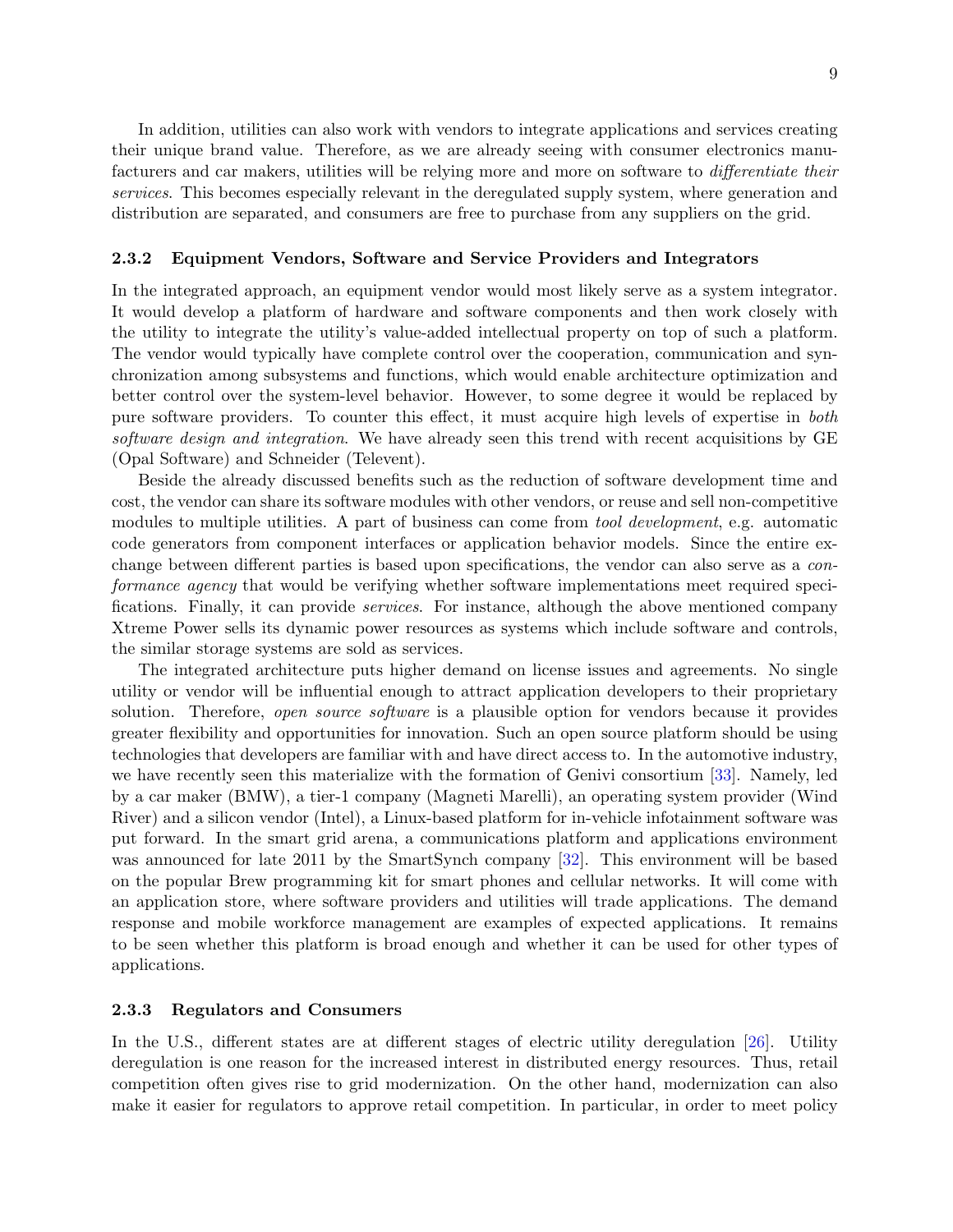goals, regulators need better tools to measure policy compliance by utilities. For instance, in order to reduce carbon emissions, regulators would like to be able to measure energy efficiency of a utility, so that its regulated rate can be set accordingly. Note that in the traditionally regulated markets utilities have no financial motivation to increase energy efficiency.

The same applies to grid reliability and other so-called *social benefits*, provision of which utilities presently find hard to justify economically. The role of social benefits was first discussed in [\[23\]](#page-11-12) where it is noted: "Quantifying societal benefits requires sorting these streams of benefits in a way that characterizes them by the source so that proper value transformation function can be applied. If this is accomplished, then benefits arising from different sources may be monetized and accumulated to provide an overall measurement of benefits." We believe that the integrated architecture, with its clear interfaces between various applications, will enable this characterization. In principle, it should be possible to determine how much each service provider contributed to the social benefit.

Ultimately, using the integrated architecture technology, the competition between power system players will refocus on product innovation. Thus, it will enable faster development of systems with increased complexity at reasonable costs with higher value as perceived by the final consumer.

## <span id="page-9-0"></span>3 Short Biography

Slobodan Matic is a Postdoctoral Researcher with the Electrical Engineering and Computer Sciences Department at University of California, Berkeley. His research interests are in the area of model-based design for distributed safety-critical systems. He holds Ph.D. from University of California, Berkeley (cyber-physical systems) and B.S. degree from University of Belgrade (control systems). His Ph.D. thesis addressed compositionality problems in distributed real-time software. He held internship positions at Microsoft Re-



search and Google. He completed Green Technology Entrepreneurship Academy at University of California, Davis.

## References

- <span id="page-9-4"></span>[1] ABB. Building a business case - capital investements in grid reliability. 2011. Available from: <http://www.poweranswercenter.com/189>.
- [2] Peter Asmus. Microgrids, virtual power plants and our distributed energy future. The Electricity Journal,  $23(10):72 - 82$ ,  $2010$ . Available from: [http://www.sciencedirect.com/](http://www.sciencedirect.com/science/article/pii/S1040619010002873) [science/article/pii/S1040619010002873](http://www.sciencedirect.com/science/article/pii/S1040619010002873).
- <span id="page-9-2"></span>[3] F. Baccelli, G. Cohen, G. J. Olster, and J. P. Quadrat. Synchronization and Linearity, An Algebra for Discrete Event Systems. Wiley, New York, 1992.
- <span id="page-9-3"></span>[4] C. G. Cassandras. Discrete Event Systems, Modeling and Performance Analysis. Irwin, 1993.
- <span id="page-9-1"></span>[5] F.M. Cleveland. Iec 61850-7-420 communications standard for distributed energy resources (der). In Power and Energy Society General Meeting - Conversion and Delivery of Electrical Energy in the 21st Century, 2008 IEEE, pages  $1-4$ , july 2008. [doi:10.1109/PES.2008.](http://dx.doi.org/10.1109/PES.2008.4596553) [4596553](http://dx.doi.org/10.1109/PES.2008.4596553).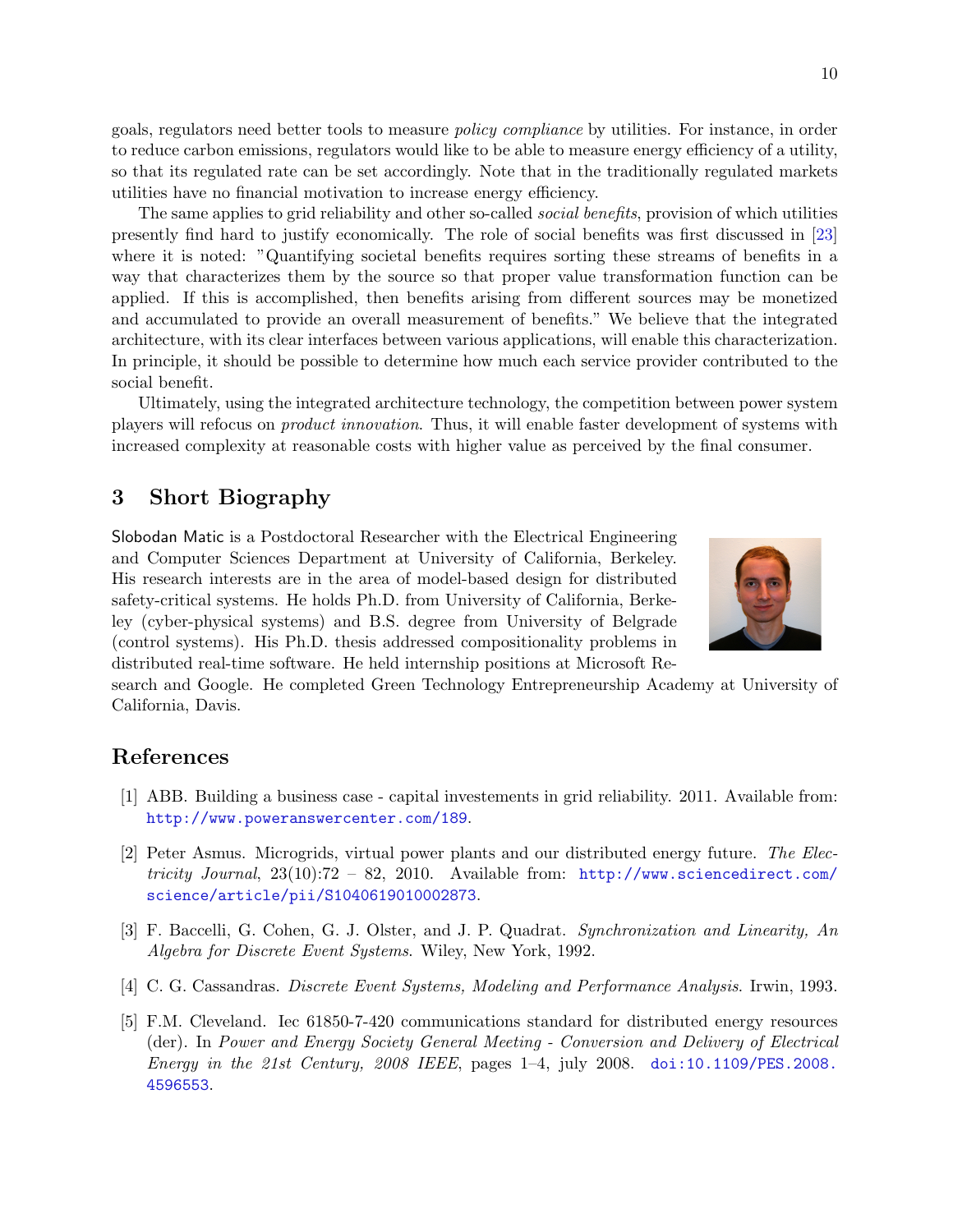- <span id="page-10-6"></span>[6] International Electrotechnical Commission. Iec 61850-5 2003, communication networks and systems in substations part 5: Communication requirements for functions and device models. 2003. Available from: [http://webstore.iec.ch/webstore/webstore.nsf/Artnum\\_PK/](http://webstore.iec.ch/webstore/webstore.nsf/Artnum_PK/30929) [30929](http://webstore.iec.ch/webstore/webstore.nsf/Artnum_PK/30929).
- <span id="page-10-0"></span>[7] Newton-Evans Research Company. Worldwide market for substation automation and integration programs in electric utilities: 2011-2013. Technical report. Available from: [http://www.businesswire.com/news/home/20110104005092/en/](http://www.businesswire.com/news/home/20110104005092/en/Increases-Substation-Related-Automation-Integration-Program-Spending) [Increases-Substation-Related-Automation-Integration-Program-Spending](http://www.businesswire.com/news/home/20110104005092/en/Increases-Substation-Related-Automation-Integration-Program-Spending).
- <span id="page-10-1"></span>[8] Pacific Gas Company and Electric. Smart grid deployment plan 2011 - 2020. Technical report, 2011. Available from: [http://www.pge.com/includes/docs/pdfs/shared/](http://www.pge.com/includes/docs/pdfs/shared/edusafety/electric/SmartGridDeploymentPlan2011_06-30-11.pdf) [edusafety/electric/SmartGridDeploymentPlan2011\\_06-30-11.pdf](http://www.pge.com/includes/docs/pdfs/shared/edusafety/electric/SmartGridDeploymentPlan2011_06-30-11.pdf).
- <span id="page-10-8"></span>[9] M. Di Natale and A.L. Sangiovanni-Vincentelli. Moving from federated to integrated architectures in automotive: The role of standards, methods and tools. Proceedings of the IEEE, 98(4):603 –620, april 2010. [doi:10.1109/JPROC.2009.2039550](http://dx.doi.org/10.1109/JPROC.2009.2039550).
- <span id="page-10-2"></span>[10] Sacramento Municipal Utility District. Distribution automation project. 2009. Available from: [http://www.smartgridnews.com/artman/uploads/1/Distribution\\_Automation%](http://www.smartgridnews.com/artman/uploads/1/Distribution_Automation% _and_Efficiencysmud.pdf) [\\_and\\_Efficiencysmud.pdf](http://www.smartgridnews.com/artman/uploads/1/Distribution_Automation% _and_Efficiencysmud.pdf).
- <span id="page-10-12"></span>[11] John Eidson, Edward A. Lee, Slobodan Matic, Sanjit A. Seshia, and Jia Zou. Distributed real-time software for cyber-physical systems. Accepted for publication in Proceedings of the IEEE.
- <span id="page-10-11"></span>[12] John Eidson, Edward A. Lee, Slobodan Matic, Sanjit A. Seshia, and Jia Zou. A time-centric model for cyber-physical applications. In Proceedings of 3rd International Workshop on Model Based Architecting and Construction of Embedded System (ACESMB 2010), pages 21–35, October 2010. Available from: <http://chess.eecs.berkeley.edu/pubs/791.html>.
- <span id="page-10-9"></span>[13] John C. Eidson. Measurement, Control, and Communication Using IEEE 1588. Springer, London, 2006.
- <span id="page-10-10"></span>[14] Johan Eker, Joern W. Janneck, Edward A. Lee, Jie Liu, Xiaojun Liu, Jozsef Ludvig, Stephen Neuendorffer, Sonia Sachs, and Yuhong Xiong. Taming heterogeneity—the ptolemy approach. Proceedings of the IEEE, 91(2):127–144, 2003. Available from: [http://chess.eecs.](http://chess.eecs.berkeley.edu/pubs/488.html) [berkeley.edu/pubs/488.html](http://chess.eecs.berkeley.edu/pubs/488.html).
- <span id="page-10-4"></span>[15] Hans-Georg Frischkorn. Automotive software systems - the silent revolution. Keynote at Automotive Software Workshop, 2004.
- <span id="page-10-3"></span>[16] Galvin Electricity Initiative. The elements of the perfect power system. Available from: [http:](http://www.galvinpower.org/sites/default/files/documents/Perfectpowerforiit.pdf) [//www.galvinpower.org/sites/default/files/documents/Perfectpowerforiit.pdf](http://www.galvinpower.org/sites/default/files/documents/Perfectpowerforiit.pdf).
- <span id="page-10-7"></span>[17] Galvin Electricity Initiative. Master controller requirements specification for perfect power systems. Technical report, 2007. Available from: [http://www.galvinpower.org/sites/](http://www.galvinpower.org/sites/default/files/documents/MasterController_VCRevision.pdf) [default/files/documents/MasterController\\_VCRevision.pdf](http://www.galvinpower.org/sites/default/files/documents/MasterController_VCRevision.pdf).
- <span id="page-10-5"></span>[18] Mani K. Chandy, Jeff Gooding, and Jeremy McDonald. Smart grid system-of-systems architectures. Technical report, 2010. Available from: [http://www.gridwiseac.org/pdfs/forum\\_](http://www.gridwiseac.org/pdfs/forum_papers10/gooding_gi10.pdf) [papers10/gooding\\_gi10.pdf](http://www.gridwiseac.org/pdfs/forum_papers10/gooding_gi10.pdf).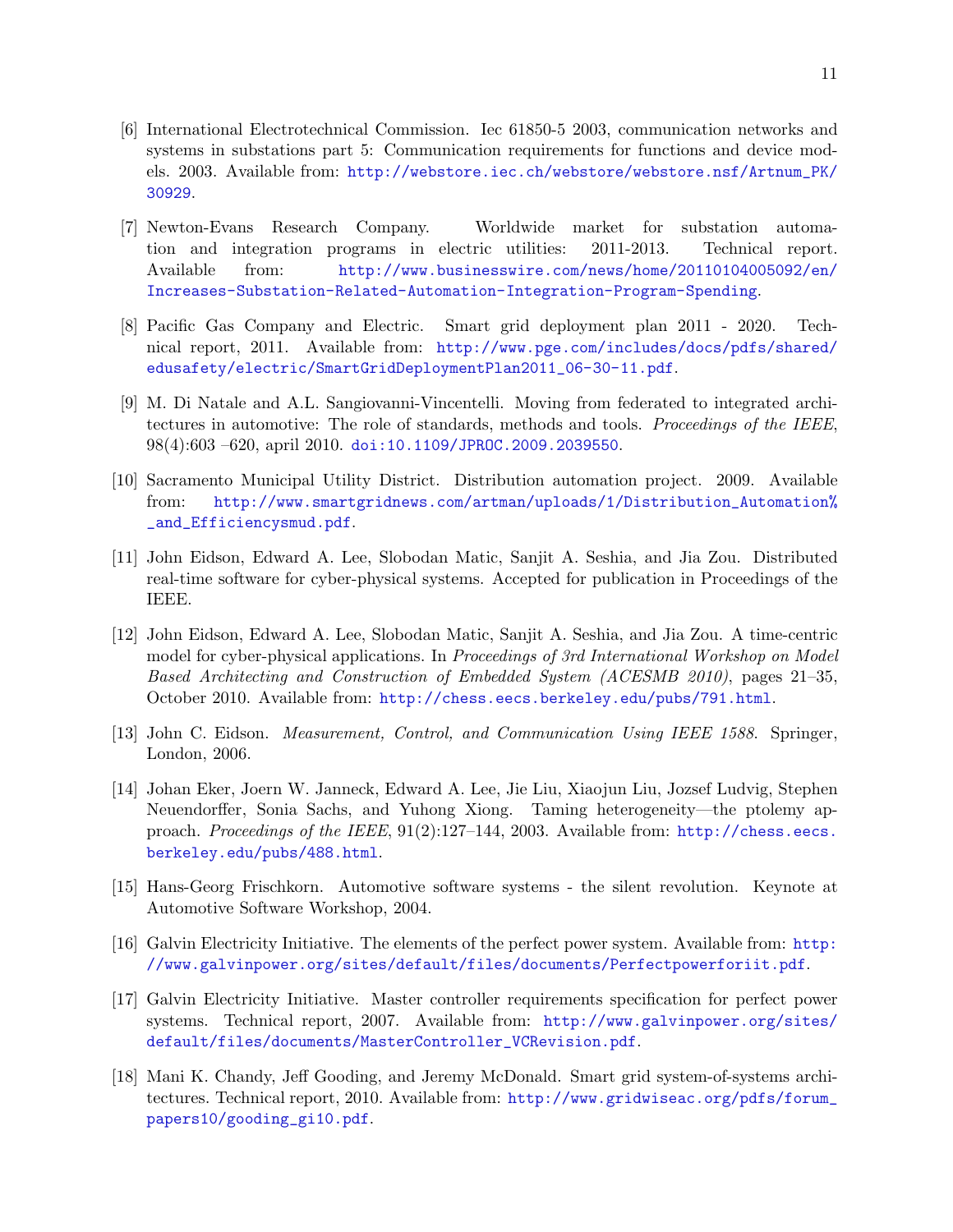- <span id="page-11-10"></span><span id="page-11-6"></span>[20] Robert Lasseter and Joe Eto. Value and technology assessment to enhance the business case for the certs microgrid. Technical report, 2010. Available from: [http://certs.lbl.gov/pdf/](http://certs.lbl.gov/pdf/microgrid-final.pdf) [microgrid-final.pdf](http://certs.lbl.gov/pdf/microgrid-final.pdf).
- <span id="page-11-2"></span>[21] R.E. Mackiewicz. Overview of iec 61850 and benefits. In Power Systems Conference and Exposition, 2006. PSCE '06. 2006 IEEE PES, pages 623–630, 29 2006-nov. 1 2006. [doi:](http://dx.doi.org/10.1109/PSCE.2006.296392) [10.1109/PSCE.2006.296392](http://dx.doi.org/10.1109/PSCE.2006.296392).
- <span id="page-11-8"></span>[22] Slobodan Matic, John C. Eidson, and Edward A. Lee. Ptides model on a distributed testbed emulating smart grid real-time applications. Accepted for publication in Proceedings of IEEE Conference on Innovative Smart Grid Technologies (ISGT-EUROPE 2011), December 2011.
- <span id="page-11-12"></span>[23] Bernard Neenan and Ross C. Hemphill. Societal benefits of smart metering investments. The Electricity Journal,  $21(8):32 - 45$ , 2008. Available from: [http://www.sciencedirect.com/](http://www.sciencedirect.com/science/article/pii/S1040619008001929) [science/article/pii/S1040619008001929](http://www.sciencedirect.com/science/article/pii/S1040619008001929).
- <span id="page-11-4"></span>[24] J. Oyarzabal, J. Jimeno, Deina. Agnostos, Gunter Arnold, Alexander Berg, Elke Mustermann, Tade Agnostos, Hans Mustermann, and J.M. Yarza. Technical report, More Microgrids Project Consortium, 2009. Available from: [www.microgrids.eu/documents/657.pdf](http://ptolemy.eecs.berkeley.edu/ptolemyII/ptII8.1/jnlp-modelingCPS/ptolemy/demo/PowerPlant/www.microgrids.eu/documents/657.pdf).
- <span id="page-11-9"></span>[25] Xtreme Power. Xtreme powers dynamic power resource online at kahuku. 2011. Available from: [http://www.xtremepower.com/downloads/pressreleases/](http://www.xtremepower.com/downloads/pressreleases/110324-Kahuku-Operational-Press-Release.pdf) [110324-Kahuku-Operational-Press-Release.pdf](http://www.xtremepower.com/downloads/pressreleases/110324-Kahuku-Operational-Press-Release.pdf).
- <span id="page-11-11"></span>[26] United States Department of Energy. Federal Energy Management Program. A primer on electric utilities, deregulation, and restructuring of u.s. electricity markets. Technical report, 2002. Available from: <http://www1.eere.energy.gov/femp/pdfs/primer.pdf>.
- <span id="page-11-7"></span>[27] James W. Ramsey. Integrated modular avionics: Less is more. Available from: [http://www.](http://www.aviationtoday.com/av/categories/commercial/8420.html) [aviationtoday.com/av/categories/commercial/8420.html](http://www.aviationtoday.com/av/categories/commercial/8420.html).
- <span id="page-11-0"></span>[28] Pike Research. Distribution automation. Technical report, 2010. Available from: [https://www.pikeresearch.com/wordpress/wp-content/uploads/2010/11/](https://www.pikeresearch.com/wordpress/wp-content/uploads/2010/11/DA-10-Executive-Summary.pdf) [DA-10-Executive-Summary.pdf](https://www.pikeresearch.com/wordpress/wp-content/uploads/2010/11/DA-10-Executive-Summary.pdf).
- <span id="page-11-1"></span>[29] Pike Research. Microgrids. Technical report, 2010. Available from: [https://www.pikeresearch.com/wordpress/wp-content/uploads/2010/12/](https://www.pikeresearch.com/wordpress/wp-content/uploads/2010/12/MICRO-10-Executive-Summary.pdf) [MICRO-10-Executive-Summary.pdf](https://www.pikeresearch.com/wordpress/wp-content/uploads/2010/12/MICRO-10-Executive-Summary.pdf).
- <span id="page-11-5"></span>[30] A. Ruiz-Alvarez, A. Colet-Subirachs, O. Gomis-Bellmunt, J.M. Ferna andndez Mola, F. Alvarez-Cuevas-Figuerola, J. Lo andpez Mestre, and A. Sudria-Andreu. Design, management and comissioning of a utility connected microgrid based on iec 61850. In Innovative Smart Grid Technologies Conference Europe (ISGT Europe), 2010 IEEE PES, pages 1 –7, oct. 2010. [doi:10.1109/ISGTEUROPE.2010.5638857](http://dx.doi.org/10.1109/ISGTEUROPE.2010.5638857).
- <span id="page-11-3"></span>[31] Veselin Skendzic, Ian Ender, Greg Zweigle, and Schweitzer Engineering Laboratories. Iec 61850-9-2 process bus and its impact on power system protection and control reliability. 2007. Available from: <https://www.selinc.com/WorkArea/DownloadAsset.aspx?id=3479>.